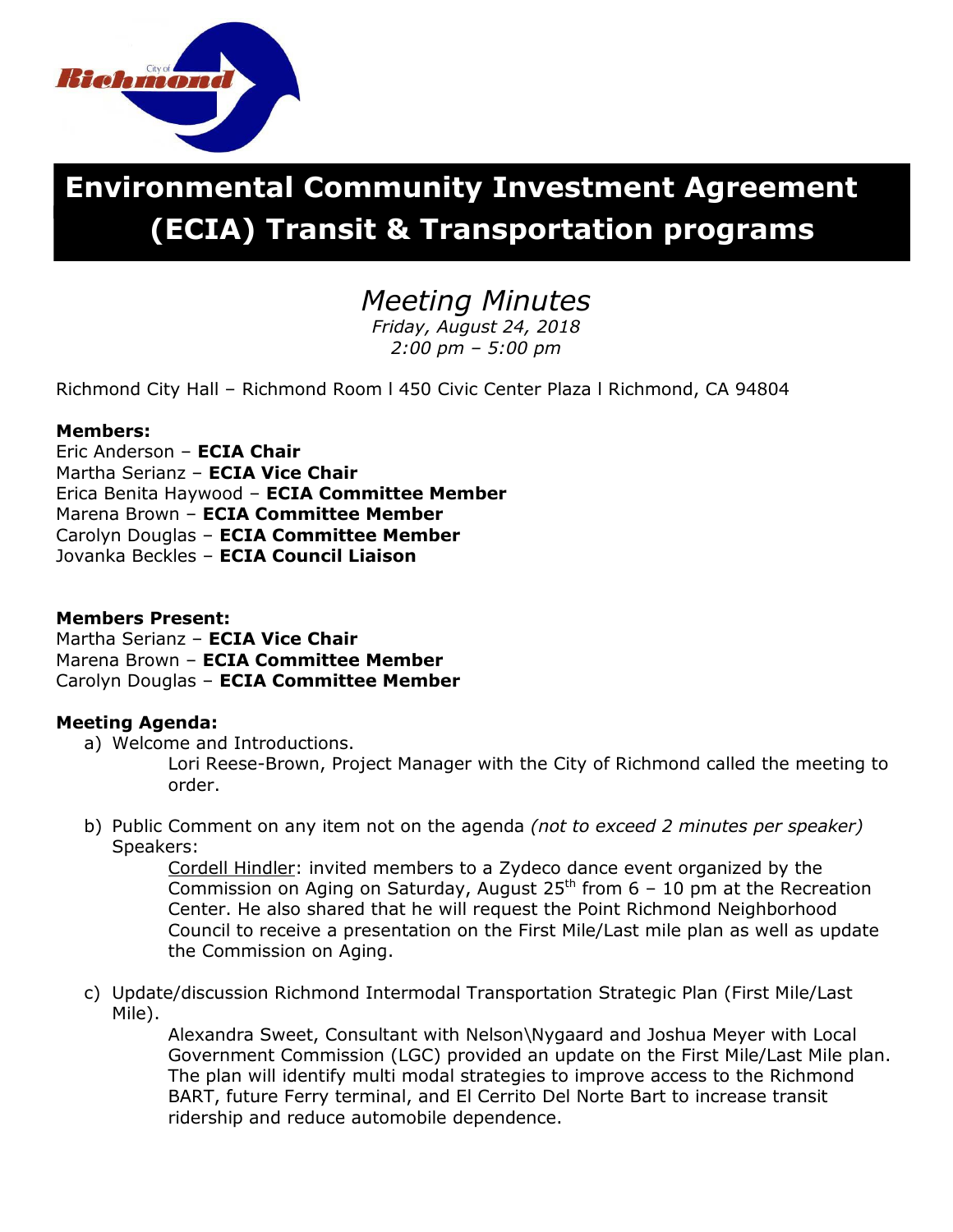Nelson\Nygaard completed an existing conditions analysis, evaluated existing and previous plans in the area, and consolidated ideas into a list of potential projects. Public outreach was conducted to solicit community input, and a list of draft recommendations and strategies was established.

The recommendations will be subject to an evaluation process to rank projects in terms of importance and feasibility. Committee member Carolyn Douglas requested consultants to share examples of feedback received from the outreach and specific strategies which could be used to address stakeholder concerns.

Consultants provided examples of specific strategies which will provide equitable mobility access to all. The final plan will include a list of projects which will make it easier for the community to walk, bike, take public transit, and carpool to various mobility hubs.

d) Action Items: Recommend approval of the amended 2018-2019 ECIA Transportation budget.

> Lori Reese-Brown, COR Project Manager provided copies of the ECIA Agreement and the budget to committee members. She also informed the committee members that the budget was presented to City Council for approval before the ECIA committee members had an opportunity to view and approve the budget. As a result, City Manager, Bill Lindsay recommended the budget to return to ECIA committee for review and recommendation to the City Council in amended form.

Committee Member Eric Anderson was not present but shared his concerns about the budget in writing. He expressed concerns about proposed projects meeting the ECIA criteria. City Staffer Lori Reese-Brown reviewed the language in the ECIA Agreement pertaining to the Community-Based Greenhouse Gas Reduction Programs funding category with a focus on Electric City and Easy Go with a total expenditure of \$18,000,000, and Transportation and Transit Programs with a total expenditure of \$2,750,000.

Lori Reese-Brown discussed each budget line item with the Committee members. City Staffers Patrick Phelan and Tawfic Halaby from the Engineering Department were present to discuss the status of previously funded projects and provide details on funding requests for infrastructure projects for FY 2018-19.

Committee members requested the Engineering department to return to the next meeting with a detailed budget and additional information on the proposed funding request of \$1,200,000 for Traffic Interconnect project.

Motion: To approve all proposed funding requests for FY 2018-19 with the exception and postponement of \$1,200,000 for the Traffic Interconnect project.

Motion By: Committee Member Martha Serianz

Seconded By: Committee Member Marena Brown

Carried.

#### e) Updates from Staff

City Staffer Misha Kaur from the City Manager's Office provided an update on the Bike Share Capital Program funded by the Metropolitan Transportation Commission